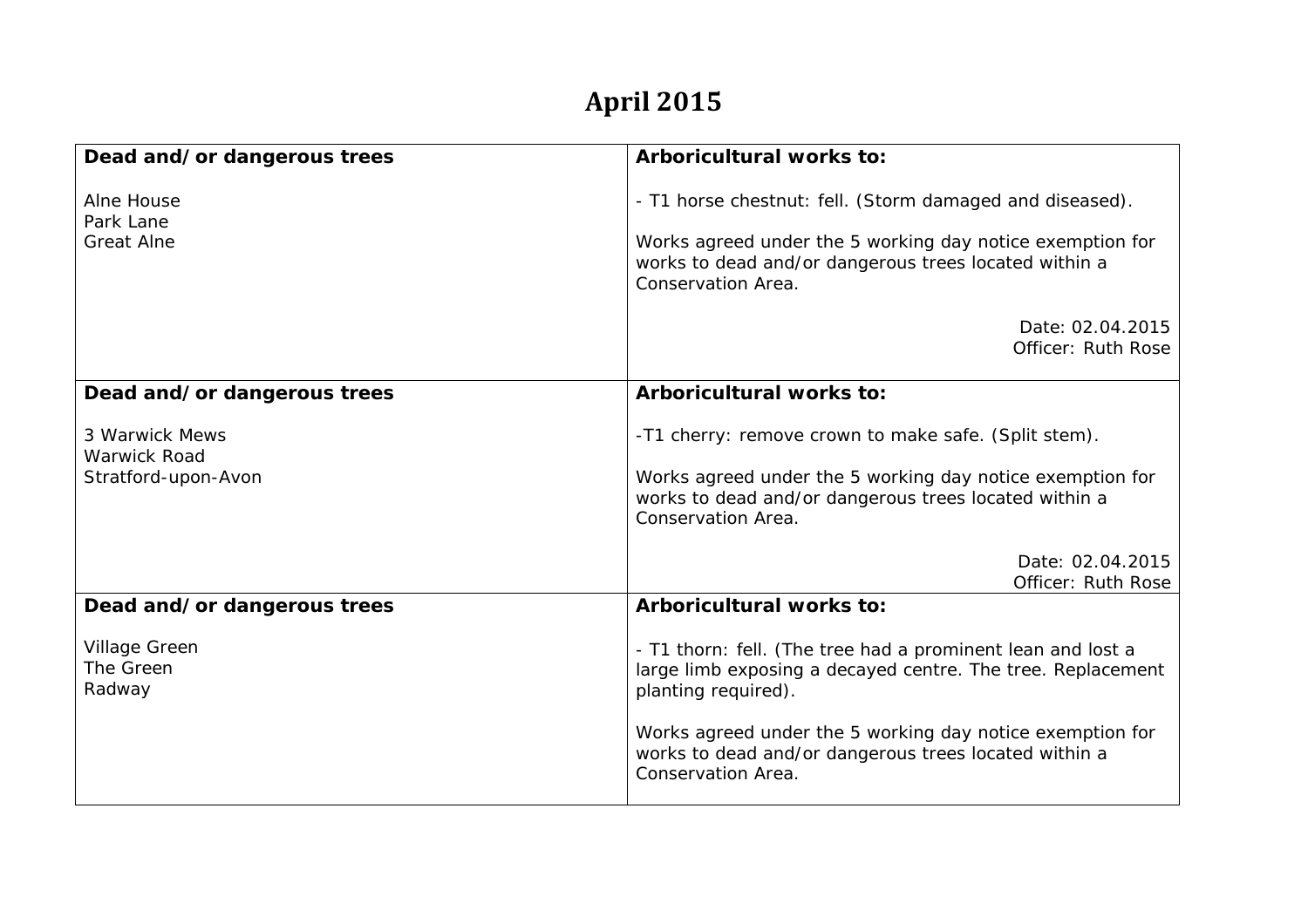|                                                   | Date: 02.04.2015                                                                                                                                               |
|---------------------------------------------------|----------------------------------------------------------------------------------------------------------------------------------------------------------------|
|                                                   | Officer: Alison Frost                                                                                                                                          |
| Dead and/or dangerous trees                       | Arboricultural works to:                                                                                                                                       |
| <b>Field Place</b><br>Church Road<br>Snitterfield | - T1 horse chestnut: re-pollard (Lapsed pollard. Pollard heads<br>decayed and the regrowth susceptible to failure. Branch<br>shedding in recent strong winds). |
|                                                   | Works agreed under the 5 working day notice exemption for<br>works to dead and/or dangerous trees located within a<br>Conservation Area.                       |
|                                                   | Date: 14.04.2015<br>Officer: Ruth Rose                                                                                                                         |
| Dead and/or dangerous trees                       | Arboricultural works to:                                                                                                                                       |
| Mary Ardens House<br><b>Aston Cantlow Road</b>    | - 2no. birch: fell (Dead).                                                                                                                                     |
| Wilmcote                                          | Works agreed under the 5 working day notice exemption for<br>works to dead and/or dangerous trees located within a<br>Conservation Area.                       |
|                                                   | Date: 22.04.2015<br>Officer: Ruth Rose                                                                                                                         |
| Dead and/or dangerous trees                       | Arboricultural works to:                                                                                                                                       |
| <b>STREET RECORD</b><br><b>Hurdlers Lane</b>      | -T1 ash: fell. (Dangerous condition).                                                                                                                          |
| Snitterfield                                      | Works agreed under the 5 working day notice exemption for<br>works to dead and/or dangerous trees located within a<br>Conservation Area.                       |
|                                                   | Date: 29.04.2015<br>Officer: Ruth Rose                                                                                                                         |